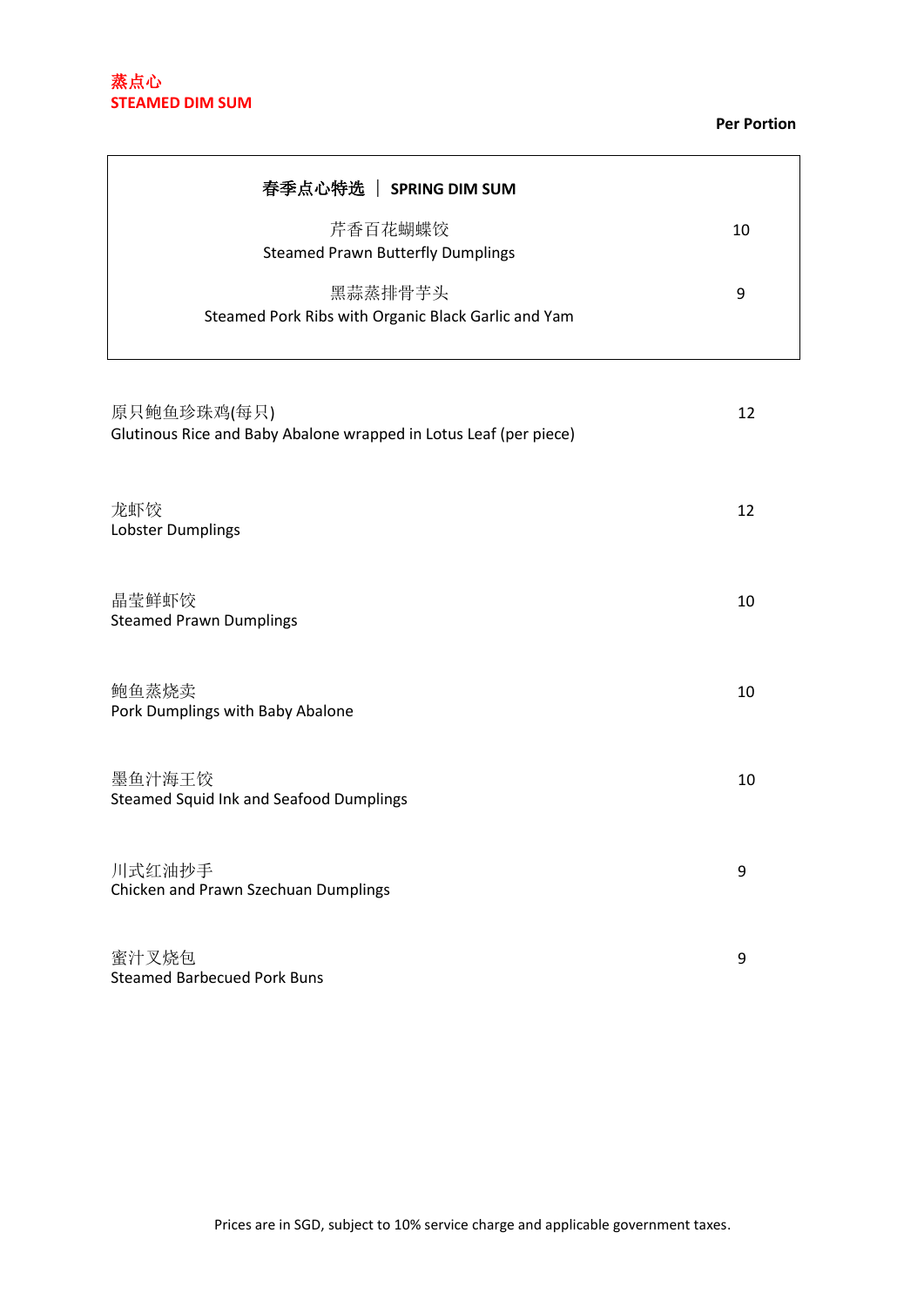# 煎炸点心 **FRIED DIM SUM**

 $\blacksquare$ 

#### **Per Portion**

| 春季点心特选   SPRING DIM SUM                                                   |    |
|---------------------------------------------------------------------------|----|
| 荔茸粟米帶子盒<br>Deep-fried Scallops with Corn and Yam Paste                    | 10 |
| 鲜虾马蹄腐皮卷<br>Crispy Bean Sheet Roll with Shrimps and Water Chestnuts        | 9  |
| 原只鲍鱼鸡粒酥(每只)<br>Baked Chicken Tart with Baby Abalone (per piece)           | 10 |
| 酥炸龙虾卷<br>Deep-fried Chicken and Lobster Rolls                             | 12 |
| 香芒金丝虾卷<br>Deep-fried Prawn and Mango Rolls                                | 10 |
| 雪菜鸭松芋角<br>Deep-fried Yam Puff with Shredded Duck and Preserved Vegetables | 10 |
| 香煎萝卜糕<br>Pan-fried Carrot Cake                                            | 9  |
| 菘子叉烧菠萝包<br><b>Barbecued Pork Buns with Pine Nuts</b>                      | 9  |
| 酥皮蛋挞仔<br><b>Baked Mini Egg Tarts</b>                                      | 8  |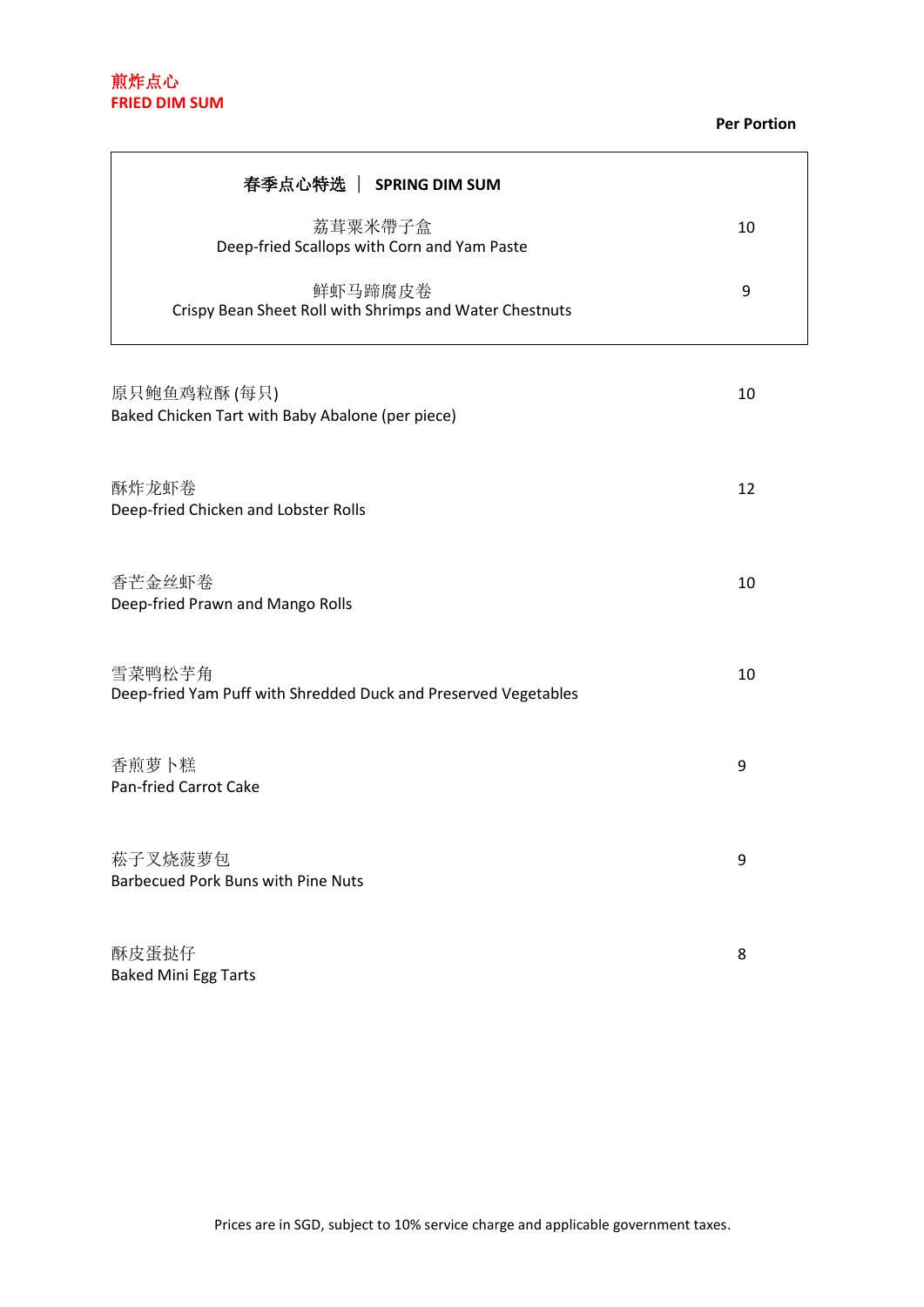

| 黑醋小云耳<br>Marinated Fungus with Chilli and Sweetened Black Vinegar        | 20 |
|--------------------------------------------------------------------------|----|
| 榄菜四季豆<br>Stir-fried String Beans with Chinese Olives                     | 20 |
| 生汁脆油条<br>Crispy Dough Fritters stuffed with Seafood Paste and Mayonnaise | 20 |
| 香芒辣鸡柳<br>Deep-fried Chicken Fillet with Fresh Mango in Chilli Sauce      | 20 |
| 肉松脫茄丁<br>Fried Eggplant with Floss                                       | 20 |
| 姜葱炒双菇<br>Sautéed Duo Mushrooms with Ginger and Spring Onions             | 20 |
| 咸蛋脆鱼皮<br>Crispy Fish Skin with Salted Egg                                | 20 |
| XO 醬炒萝卜糕<br>Stir-fried Carrot Cake with XO Chilli Sauce                  | 18 |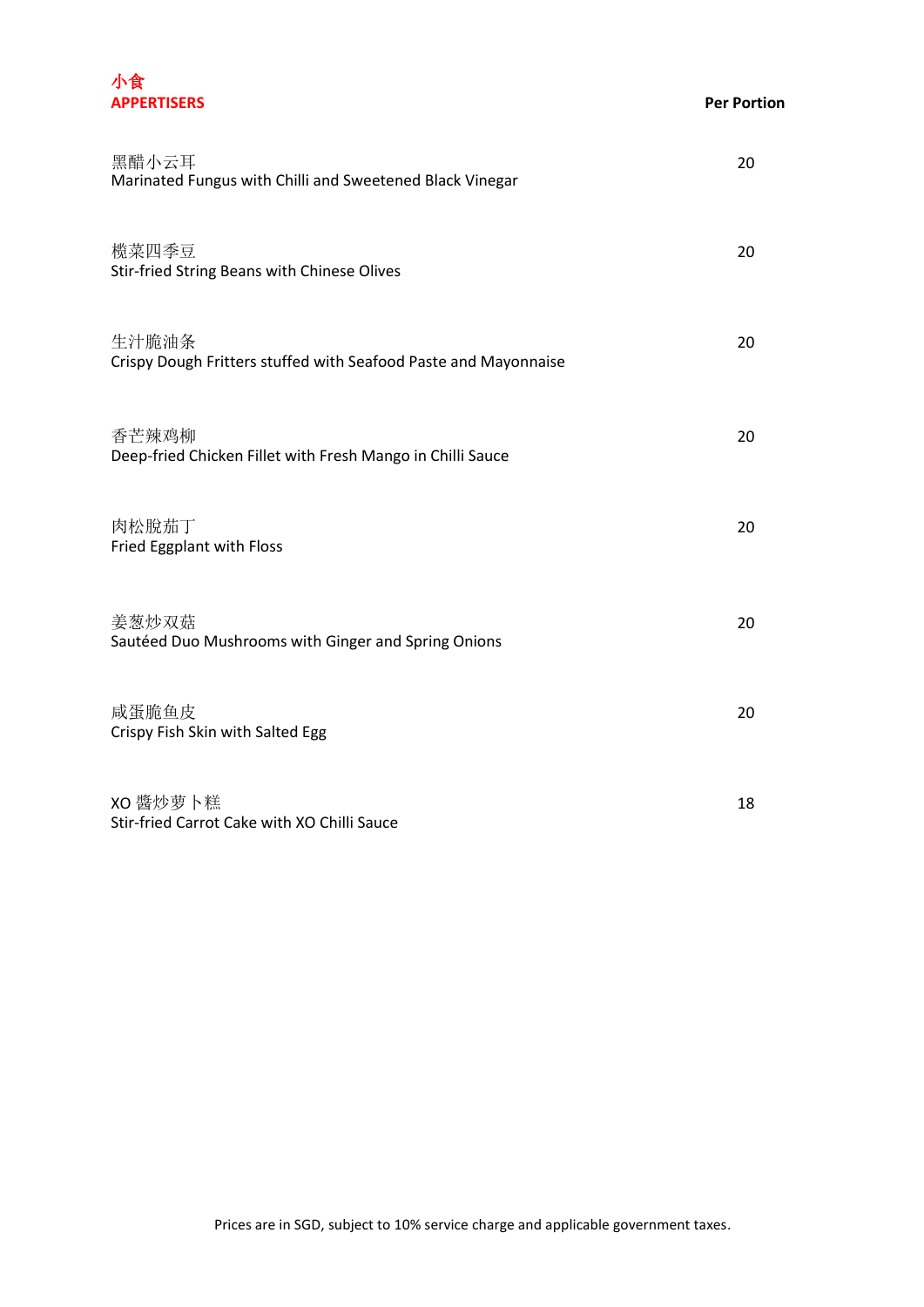| 生滚粥<br><b>CONGEE</b>                      | <b>Per Person</b> |
|-------------------------------------------|-------------------|
| 生滚龙虾粥<br>Congee with Live Lobster         | 45                |
| 瑶柱鲍鱼粥<br>Congee with Abalone              | 30                |
| 生滚田鸡粥<br>Congee with Live Frog            | 15                |
| 澳洲带子粥<br>Congee with Fresh Scallop        | 15                |
| 生滚生虾粥<br>Congee with Live Prawns          | 13                |
| 生滚鱼片粥<br>Congee with Sliced Garoupa       | 13                |
| 生滚鸡球粥<br>Congee with Chicken              | 10                |
| 皮蛋瘦肉粥<br>Congee with Pork and Century Egg | 10                |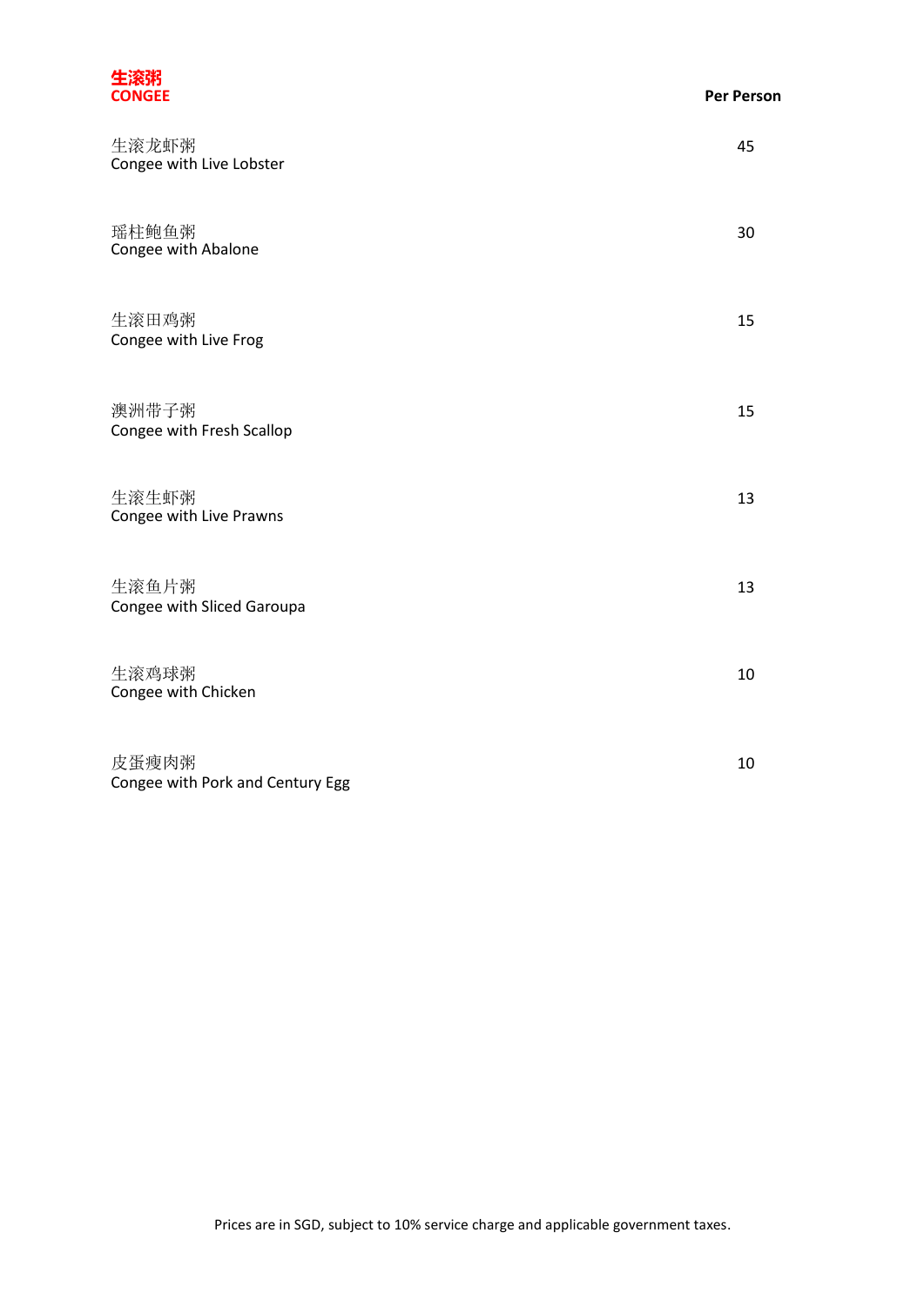### 热甜品类 **HOT DESSERTS**

|                                                                                 | <b>Per Person</b>  |
|---------------------------------------------------------------------------------|--------------------|
| 椰皇杏汁炖官燕田<br>Double-boiled Bird's Nest with Almond Cream served in Young Coconut | 88                 |
| 冰糖炖官燕<br>Double-boiled Superior Bird's Nest with Crystal Sugar                  | 88                 |
| 椰皇杏汁炖雪蛤<br>Double-boiled Hasma with Almond Cream served in Young Coconut        | 25                 |
| 白果蛋白杏仁茶<br>Sweetened Almond Cream with Ginkgo Nuts and Egg White                | 12                 |
| 椰汁白果芋泥<br>Yam Paste with Gingko Nuts and Coconut Milk                           | 12                 |
| 红豆沙汤圆<br>Sweetened Red Bean Cream with Glutinous Dumplings                      | 9                  |
|                                                                                 | <b>Per Portion</b> |
| 红枣芝麻煎堆仔<br>Deep-fried Sesame Balls with Red Date Paste                          | 9                  |
| 香滑流沙包<br><b>Steamed Salted Egg Yolk Buns</b>                                    | 9                  |
| 擂沙汤圆<br>Glutinous Rice Dumplings coated with Peanuts                            | 6                  |